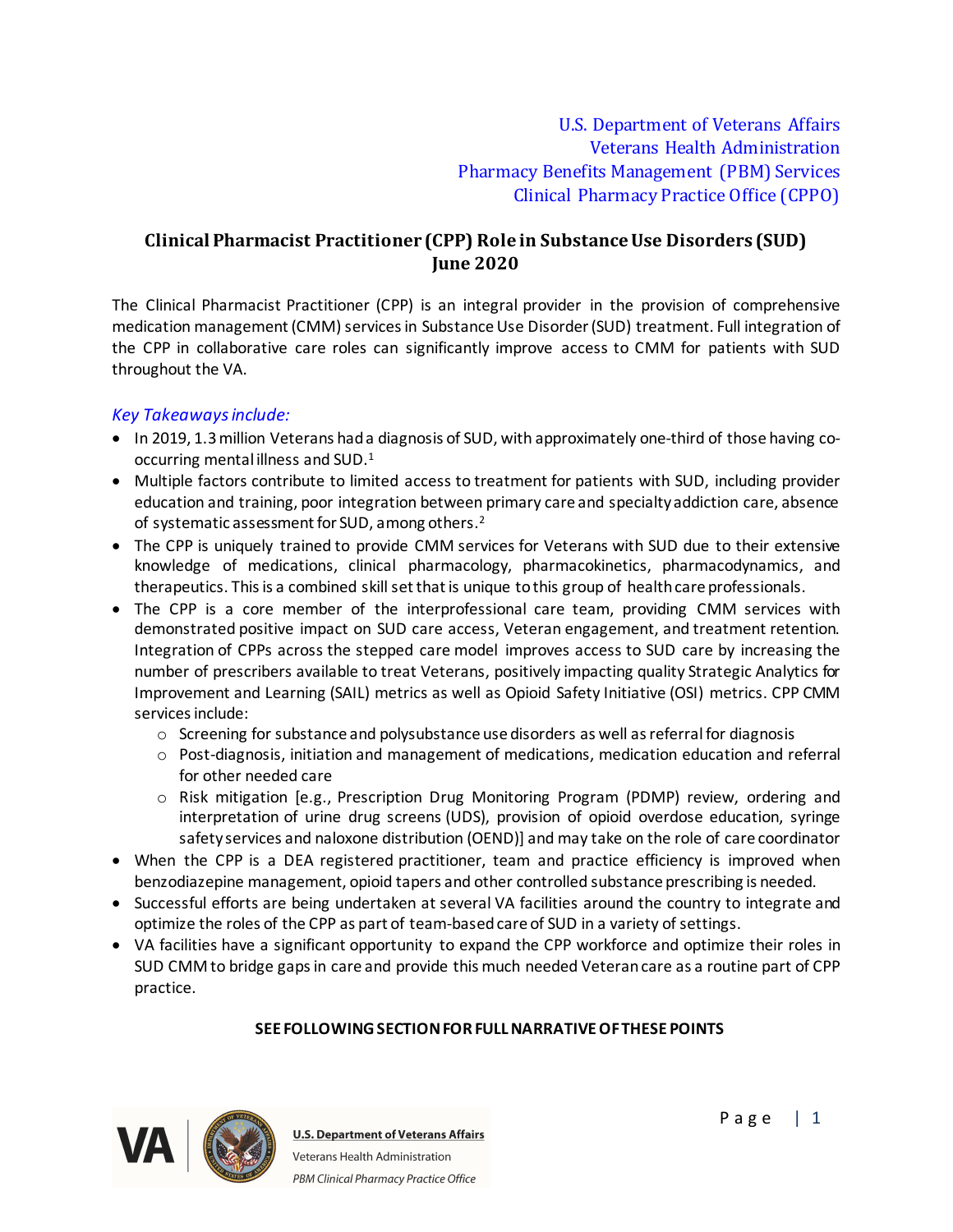# *Background*

Environmental stressors unique to Veterans have been linked to increased risk of developing a Substance Use Disorder (SUD), including deployment, combat exposure, and post-deployment civilian and reintegration challenges.<sup>3</sup> In 2019, 1.3 million Veterans had a diagnosis of SUD, with over one-third of those having co-occurring mental illness and SUD.<sup>1</sup> This amounts to more than one in ten Veterans diagnosed with SUD, which is a slightly higher rate than the civilian population. When comparing Veterans to the civilian population, Veterans are more likely to use alcohol and report heavy use of alcohol. Of Veteran admissions to substance use centers, 65% of Veterans report using alcohol, more than 10% report the use of heroin, and 6.5% cocaine.<sup>3</sup> Additionally, Veterans are more likely to experience pain and more severe pain compared to their civilian counterparts with Veterans also being twice as likely to die from an opioid overdose.4,5

Multiple factors have been identified as contributing barriers to treatment access for patients with SUD, including education and training, poor integration between primary care and specialty addiction care, absence of systematic assessment for SUD, among others.<sup>2</sup> Some vulnerable Veteran populations such as patients with psychiatric comorbidities and the elderly may not wish to seek care outside of their medical home, leading to considerable risk. In addition, medical comorbidities common to the Veteran population are associated with poorer outcomes in SUD and treating comorbid conditions may improve treatment, psychosocial, and functional outcomes. These facts demand a comprehensive, collaborative, interprofessionalteamapproach to treat this high-risk population and provide needed access to care.

## *CLINICAL PHARMACY PRACTITIONER(CPP) PROVIDER PRACTICE IN SUBSTANCE USE DISORDERS (SUD)*

The CPP is an Advanced Practice Provider who is authorized, under a scope of practice, to provide Comprehensive Medication Management (CMM) in a variety of practice settings as described in VHA Handbook 1108.11 Clinical Pharmacy Services. In this role, the CPP is a core member of the interprofessional care team with demonstrated positive impact on SUD care access, quality of care, Veteran engagement and satisfaction, and treatment retention. 6-14 (see Evidence Bibliography – Clinical Pharmacy Practice in Substance Use Disorder). In addition to prescribing, CPP roles and responsibilities include executing therapeutic plans, physical and objective disease assessment, utilizing quantitative instruments to screen for and address addictionand withdrawal, ordering labs and diagnostic tests, taking corrective action for identified drug-induced problems, making referralsto maximize positive outcomes, and obtaining and documenting informed consent for treatments and procedures. The CPP applies the principles of team-based care and population management to proactively identify Veterans who may benefit from CPP services with a focus on at-risk Veterans, risk mitigation opportunities, and harm reduction strategies. Collectively, these activities focus on treatment appropriateness, effectiveness, safety, and adherence for SUD in addition to co-morbid care needs.

Integration of CPPs across the stepped care model significantly improves access to SUD care by increasing the number of prescribers available to treat Veterans and positively impacting quality SAIL metrics as well as Opioid Safety Initiative (OSI) metrics. Through implementation of Screening, Brief Intervention, and Referral to Treatment (SBIRT), the CPP is an integrated practitioner who addresses unhealthy substance use to improve prevention and treatment of Veterans at-risk for SUD **(Figure 1)**. <sup>15</sup> As CPPs practice along the continuum of the stepped model of care, they also play a significant role in the referral of Veterans to Residential Rehabilitation Treatment Programs (RRTP) and inpatient detoxification, as well as the providing CMM for opioid use disorder (OUD), alcohol use disorder (AUD), stimulant use disorder, polysubstance use, and cannabis use. Additionally, CPPs in SUD have a role in opioid stewardship and safety outcomes.

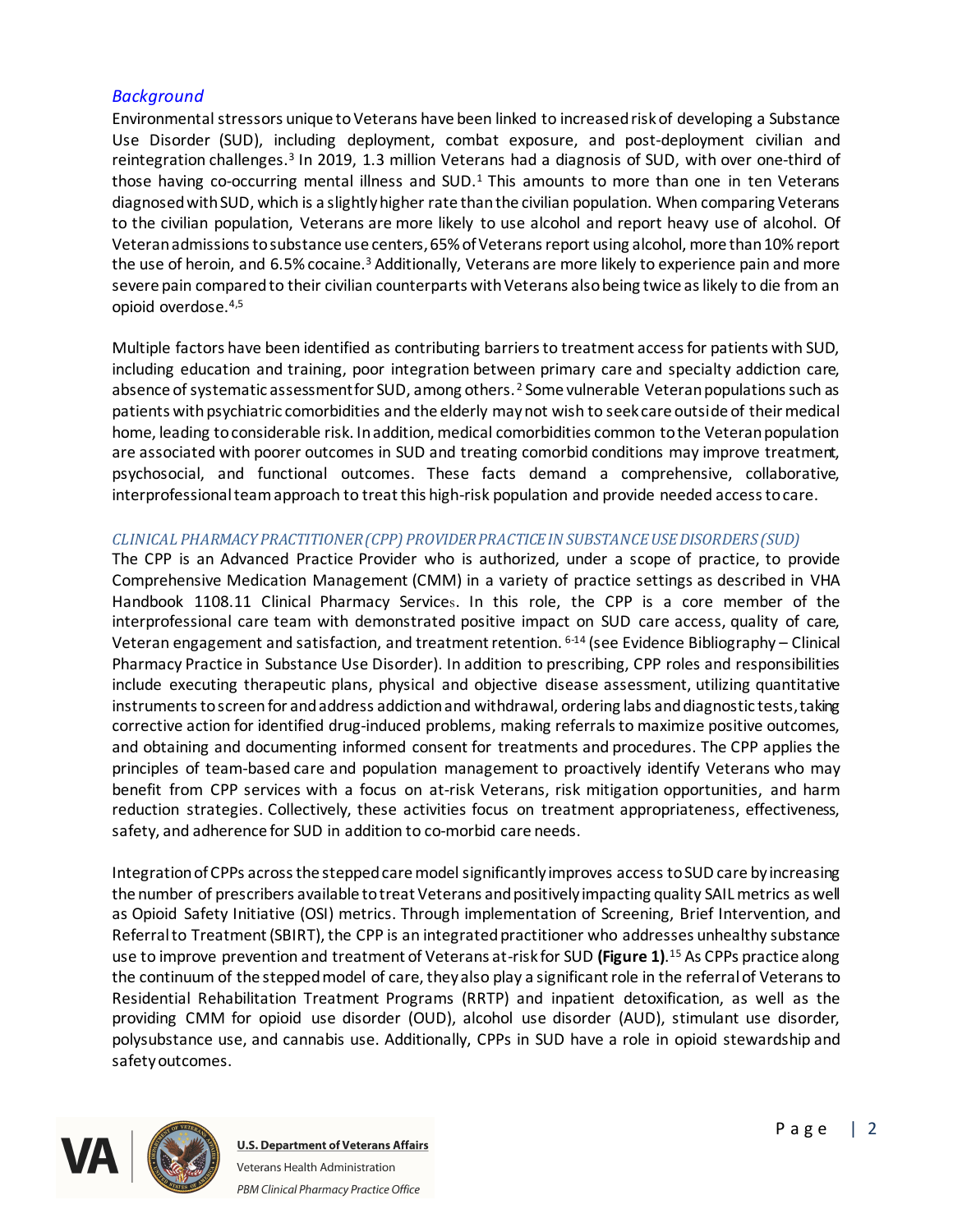

## **Figure 1:** Screening, Brief Intervention, and Referral to Treatment (SBIRT)

CPP practice settings for SUD care include Primary Care, Primary Care Mental Health Integration (PCMHI), General Mental Health, Pain Management, Outpatient Specialty SUD Clinics, Intensive Outpatient Programs, RRTP, Acute Care (e.g., inpatient, emergency department), and Medically Managed Intensive Inpatient SUD. The CPP is integrated into each level of care consistent with the VA Stepped Care Model of SUD treatment: Level 0 and 1, self-care and primary care-based management, progressing through higher complexity care needs with Level 2, Specialty Care **(Figure 2)**.

## **Figure 2**: SUD Provision and Stepped Model of Care



As part of CMM, CPPs manage medication for OUD (MOUD) across practice settings from initiation through stabilization and maintenance treatment phases, using home-basedinitiation when appropriate. After an OUD diagnosis has been made, the CPP initiates and manages naltrexone or collaborates with a qualifying practitioner (X-waivered) for prescribing of buprenorphine. CPPs also address unhealthy alcohol use to prevent or treat AUD, improving access to AUD pharmacotherapy as well as providing medication education to practitioners and patients.<sup>25-26</sup> Similar to OUD, after an AUD diagnosis is made, the CPP initiates and manages evidence-based pharmacotherapy. CPPs may directly manage AUD detoxification, both in the inpatient and outpatient settings. For Veterans diagnosed with stimulant use disorders, where FDA approved pharmacological treatment options do not exist, the CPP refers Veterans for contingency management (CM) evidence-based therapy. The CPP is a leader in tobacco cessation programs through CMM and well equipped to work with Veterans with complex comorbid mental health and substance use conditions.6-15, 25-29

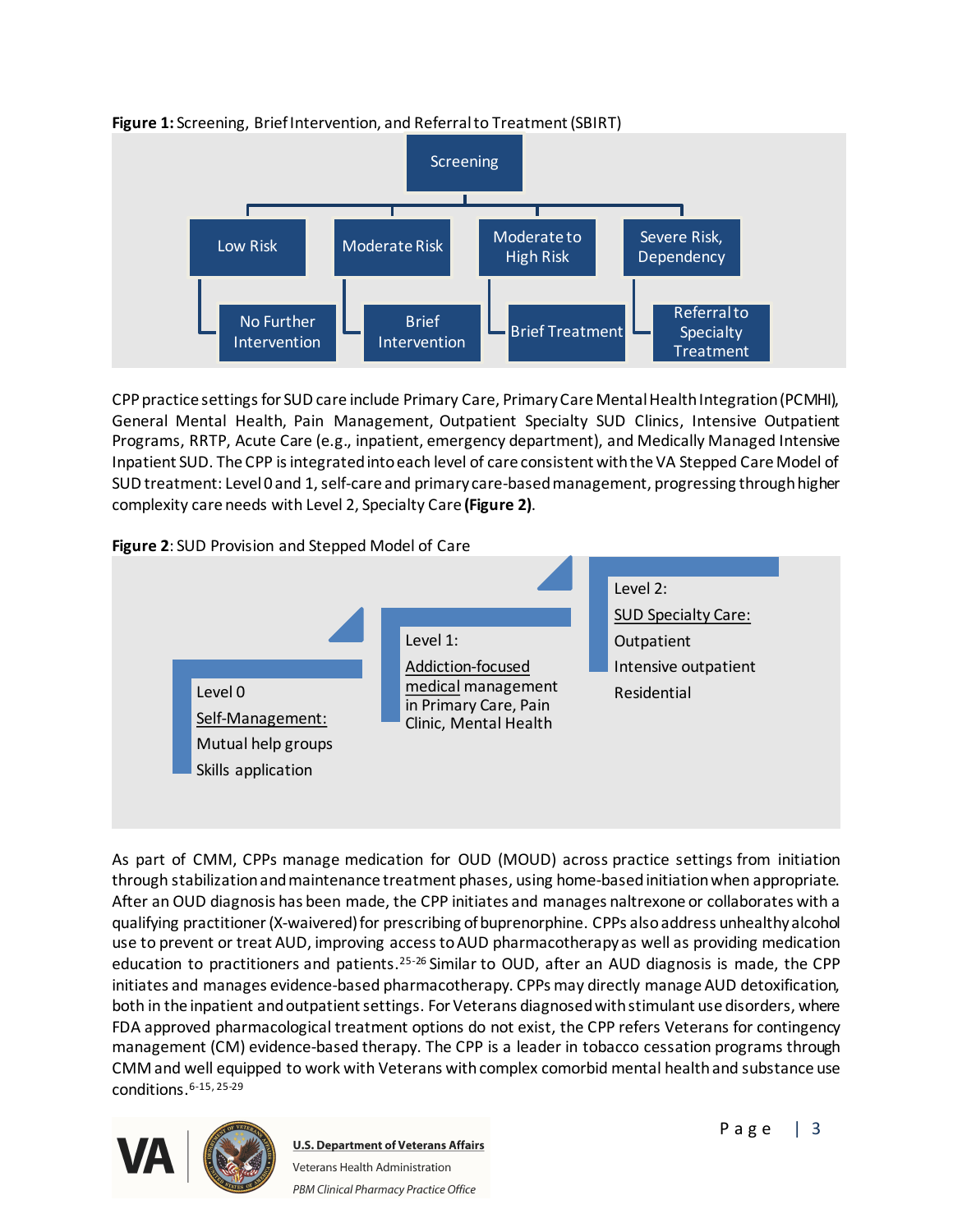The CPP employs risk mitigation strategies across the spectrum of SUD care including suicide risk assessment and universal precautions and assures co-morbidities are addressed, making needed referrals for care that may be critical to medication treatment for medication retention and treatment outcomes, such as mental health and pain care. Additionally, CPPs are well positioned to identify patients at risk of opioid overdose and prescribe life-saving naloxone  $16-24$  And finally, the CPP may take on the role of care coordinator to ensure risk monitoring and Veteran participation in and appointments for needed care.<sup>29</sup> All CPP services in SUD across the continuum of care have a global focus on Veteran-centric prevention and treatment of risky substance use, fostering recovering of SUD, normalizing treatment of SUD across care settings and improving overall patient outcomes.

**Table 1** outlines the roles of the CPP across practice settings and **Figure 3** highlights the CPP role in the specialty SUD team. There are several strong practices established across VA where CPPs have been effectively integrated to improve access to SUD care and may be utilized to aid in spreading clinical pharmacy practice in SUD care.

| <b>CPP Foundational Roles</b><br>(Primary Care, Inpatient and Emergency<br>Department)                                                                                                                                                                                                                                                                                                                                                                                                                                                                                                                                                                                                                                                                                                                                                                                                                                                                                                                                                                                                                                          | CPP Integration into Substance Use Disorder<br><b>Collaborative Care (Any setting)</b>                                                                                                                                                                                                                                                                                                                                                                                                                                                                                                                                                                                                                                                                                                                                                                                                                                                                                                                                                                                                                                                                                                                                                             |
|---------------------------------------------------------------------------------------------------------------------------------------------------------------------------------------------------------------------------------------------------------------------------------------------------------------------------------------------------------------------------------------------------------------------------------------------------------------------------------------------------------------------------------------------------------------------------------------------------------------------------------------------------------------------------------------------------------------------------------------------------------------------------------------------------------------------------------------------------------------------------------------------------------------------------------------------------------------------------------------------------------------------------------------------------------------------------------------------------------------------------------|----------------------------------------------------------------------------------------------------------------------------------------------------------------------------------------------------------------------------------------------------------------------------------------------------------------------------------------------------------------------------------------------------------------------------------------------------------------------------------------------------------------------------------------------------------------------------------------------------------------------------------------------------------------------------------------------------------------------------------------------------------------------------------------------------------------------------------------------------------------------------------------------------------------------------------------------------------------------------------------------------------------------------------------------------------------------------------------------------------------------------------------------------------------------------------------------------------------------------------------------------|
| · Screenfor SUD when indicated, provide Brief<br>Intervention, treat or Refer for Treatment (SBIRT)<br>. Provide patient and caregiver education for SUD,<br>risk mitigation and self-care (e.g., groups, resources)<br>• Use shared decision-making to promote<br>collaborative, evidence-based, patient-centered<br>care and identify realistic, and quality of life goals<br>· Utilize non-stigmatizing language with patients,<br>caregivers, and the healthcare team<br>· Risk Mitigation:<br>○ Review last urine drug screen (UDS), interpret<br>results, intervene if indicated<br>o Review last PDMP check, intervene if indicated<br>$\circ$ Identify and address high-risk drug<br>combinations<br>$\circ$ Provide and document overdose education and<br>naloxone education and distribution (OEND)<br>$\circ$ Evaluate appropriateness of opioids and opioid<br>dosing for opioid naïve patients<br>o Perform suicide risk screening; when indicated,<br>refer to higher level of care<br>o Provide syringe safety services to people who<br>inject drugs<br>○ Refer for other needed care and care<br>coordination | • All Foundational Care roles<br>· Comprehensive medication management for SUD<br>· Utilize motivational interviewing to engage in<br>pharmacological and non-pharmacological<br>treatments for SUD<br>· Provide individualized medication treatment plans<br>and follow-up, including multi-modal pharmacologic<br>and non-pharmacologic options<br>· Initiate, de-escalate, taper, convert or discontinue<br>medications when clinically indicated (in<br>collaboration with prescriber if CPP does not have<br>controlled substance prescriptive authority)<br>• Assess for medication safety & efficacy and modify<br>medication treatment plan to optimize outcomes<br>· Perform targeted risk monitoring as clinically<br>indicated (e.g., order UDS, query PDMP)<br>• Collaborate with x-waivered prescriber or manage<br>medication for OUD (mOUD) to include induction,<br>stabilization and maintenance<br>• Offer and initiate treatment for SUD<br>· Manage co-morbid needs<br>· Interdisciplinary team high riskreviews; provides<br>SUD care consultation Perioperative SUD care<br>management planning and care coordination<br>· Develop perioperative pain management plans for<br>patients with severe chronic pain and on mOUD, |

**Table 1**: CPP Role in SUD Across ALL Practice Settings



# **U.S. Department of Veterans Affairs**

Veterans Health Administration PBM Clinical Pharmacy Practice Office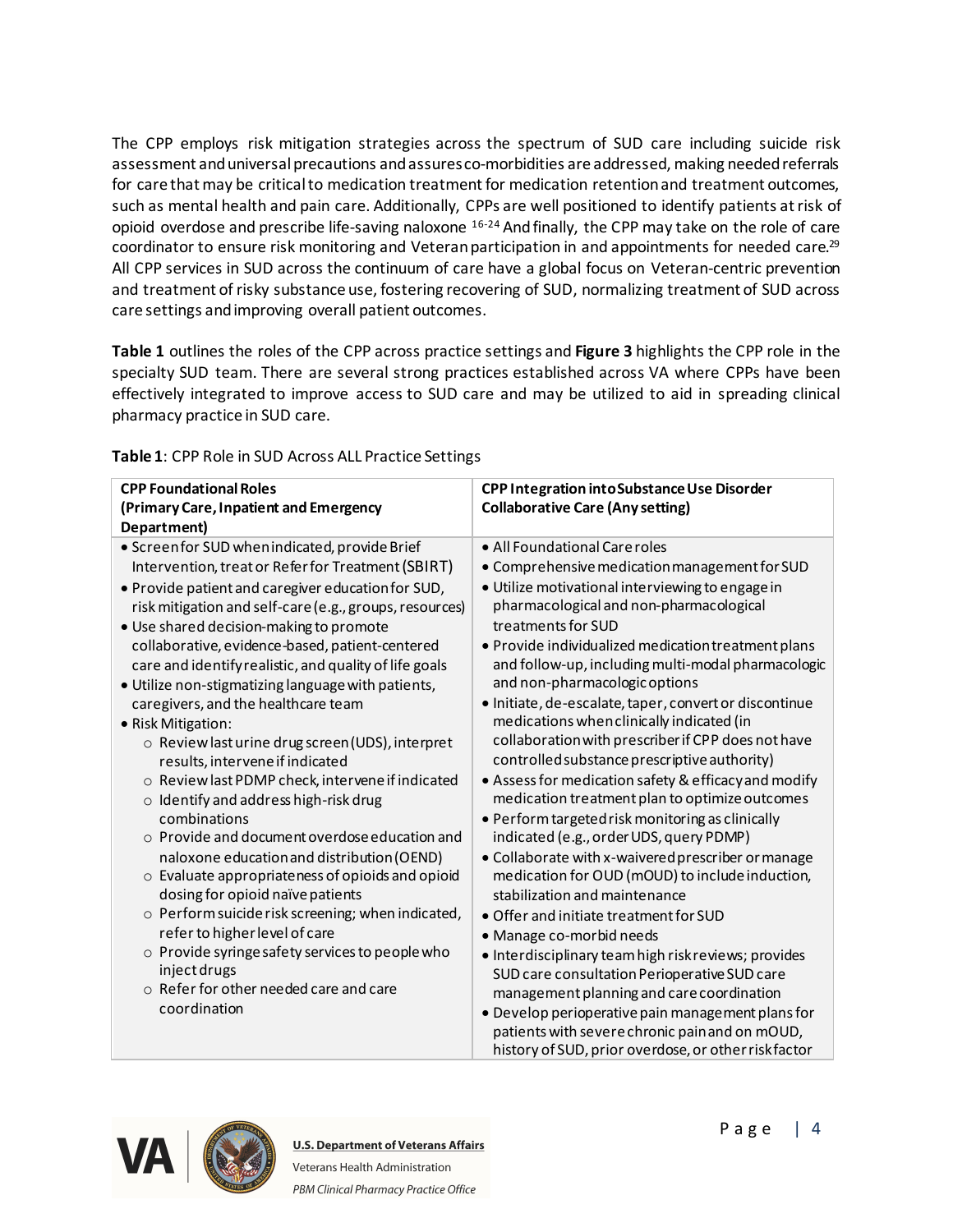| <b>SUD Diagnosis</b>                                                                                             | <b>CPP</b>                                                                                                                                                                                                                               |                                                                                                                                              |                                                                                                                                          |                                                                       |  |
|------------------------------------------------------------------------------------------------------------------|------------------------------------------------------------------------------------------------------------------------------------------------------------------------------------------------------------------------------------------|----------------------------------------------------------------------------------------------------------------------------------------------|------------------------------------------------------------------------------------------------------------------------------------------|-----------------------------------------------------------------------|--|
| Psychotherapy<br>Assess Suicide Risk<br>Collaboration to<br>monitor/address                                      | Initiation and<br>Stabilization for OUD<br>(Collaboration for<br>buprenorphine RX)<br>SUD medication<br>managment<br>Adjunct therapy<br><b>Risk Mitigation</b><br>Co-morbid care<br>Assess Suicide Risk<br>Maintenance follow-<br>up PRN | <b>Registered Nurse (RN)</b><br>Vitals<br><b>Care Coordinator</b>                                                                            |                                                                                                                                          |                                                                       |  |
| new care needs<br>For OUD:<br>collaboration with<br><b>CPP</b> for treatment<br>initiation with<br>buprenorphine |                                                                                                                                                                                                                                          | Verify lab, consent,<br>appointments<br>Vaccines/screenings<br><b>Patient instructions</b><br>Maintenance follow-up<br>monthly<br>Query PDMP | Unscheduled visit<br>triage<br>Monitor psychosocial/<br>psychotherapy<br>participation<br><b>UDS</b> monitoring<br>Role of the CPP or RN | <b>Therapist</b><br>Psychotherapy<br>Education<br>Assess Suicide Risk |  |

CPP provides active patient care from initiation through stabilization, then as needed

# *CPPPRACTICE CONSIDERATIONS*

Pharmacy leadership and the facility Executive Committee of the Medical Staff (ECMS) may authorize controlled substance prescribing through the pharmacist scope of practice if the pharmacist state of licensure (i.e., the statutes and regulations that defines the terms and conditions of the practitioner's license) allows the prescribing and they perform this function in accordance with federal law/regulations, state licensure law/regulations, and VHA Policy. When the CPP is a DEA registered practitioner, team and practice efficiency is improved when benzodiazepine management, opioid tapers and other controlled substance prescribing is needed. While CPPs are currently not included in the definition of qualifying practitioner by federal law and therefore are not authorized to obtain an X-waiver to prescribe buprenorphine products for OUD. Despite this limitation, CPPs are encouraged to complete the 24-hour X-waiver training when providing OUD care (free at [Providers Clinical Support System \(PCSS\)](https://pcssnow.org/)).

For successful integration of the CPP in team-based care, the Care Coordination Agreement (CCA) complements the CPP scope of practice and describesthe role of the CPP as part of the interprofessional team. The CCA defines team roles, processes and procedures for the practice area and may be particularly useful for new and evolving practices. The CCA is required for all MH CPPpractice. National CCA Templates are available for MH, Pain, and PACT CPP practice areas and are inclusive of SUD care information. Additionally, full CPP integration on OUD management to include improved access to care, care coordination, and improved outcomes. The CPP in SUD Patient Brochure is a marketing tool that may be



**U.S. Department of Veterans Affairs** Veterans Health Administration PBM Clinical Pharmacy Practice Office

P a g e | 5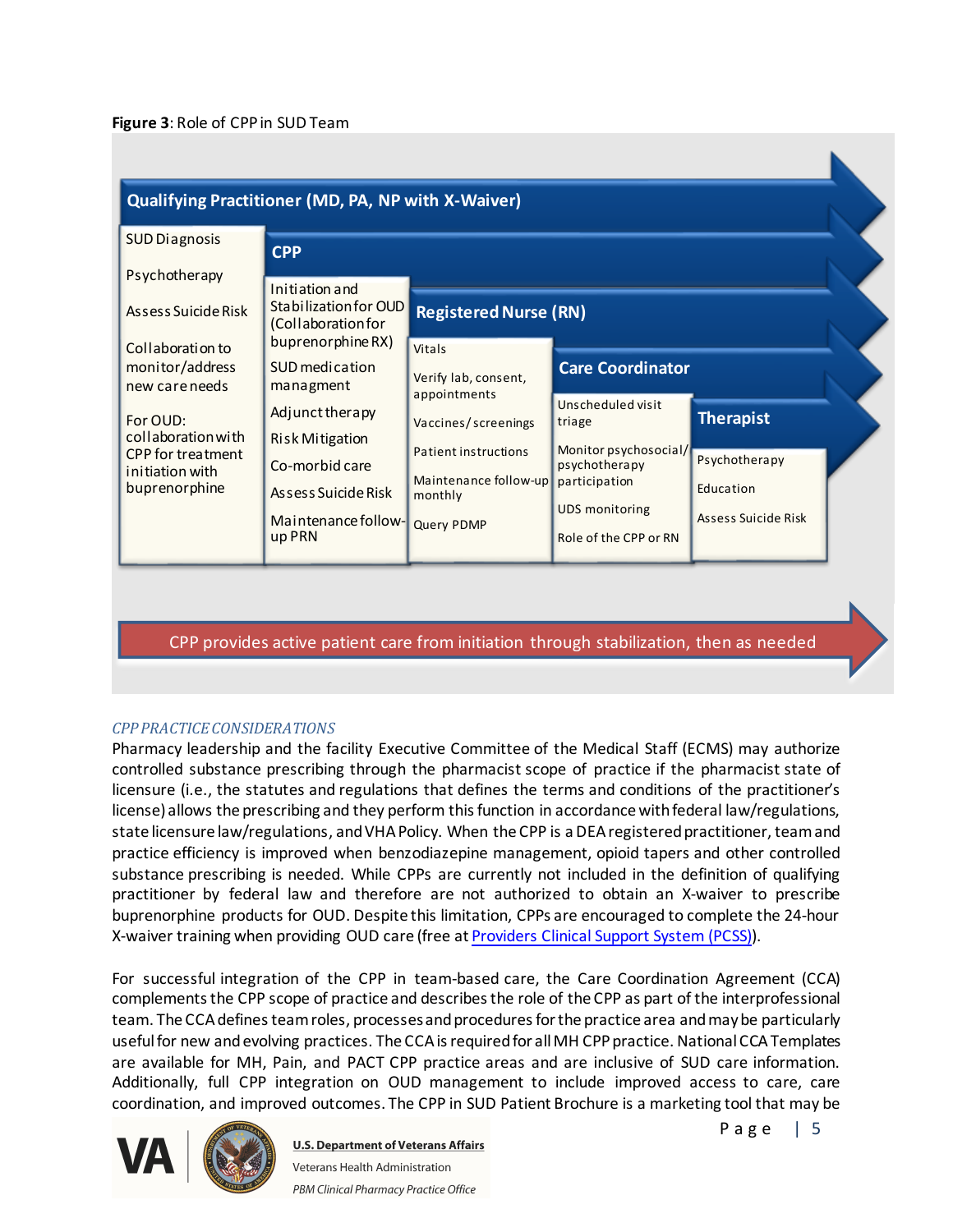used to advertise CPP services to Veterans as it pertains to SUD care. The brochure can be tailored with specific facility information.

# *CURRENT ASSESSMENT OF CLINICAL PHARMACY SUBSTANCE USE DISORDER PRACTICE*

**Figure 5** shows the growth of CPPs delivering SUD care by fiscal year currently reflecting 489 CPPs caring for Veterans with SUD as of Q2FY21 (excludes TUD encounters), accumulating 133,061 encounters over the past 12 months. **Figure 6 and 7** reflect the growing role of CPPs specific to OUD and AUD care (identified by ICD10 codes and interventions identified through the PhARMD (Pharmacists Achieve Results with Medications Documentation) Tool).



**Figure 5**. SUD Encounters by a Pharmacist Provider by Fiscal Year and Modality for FY18-FY20

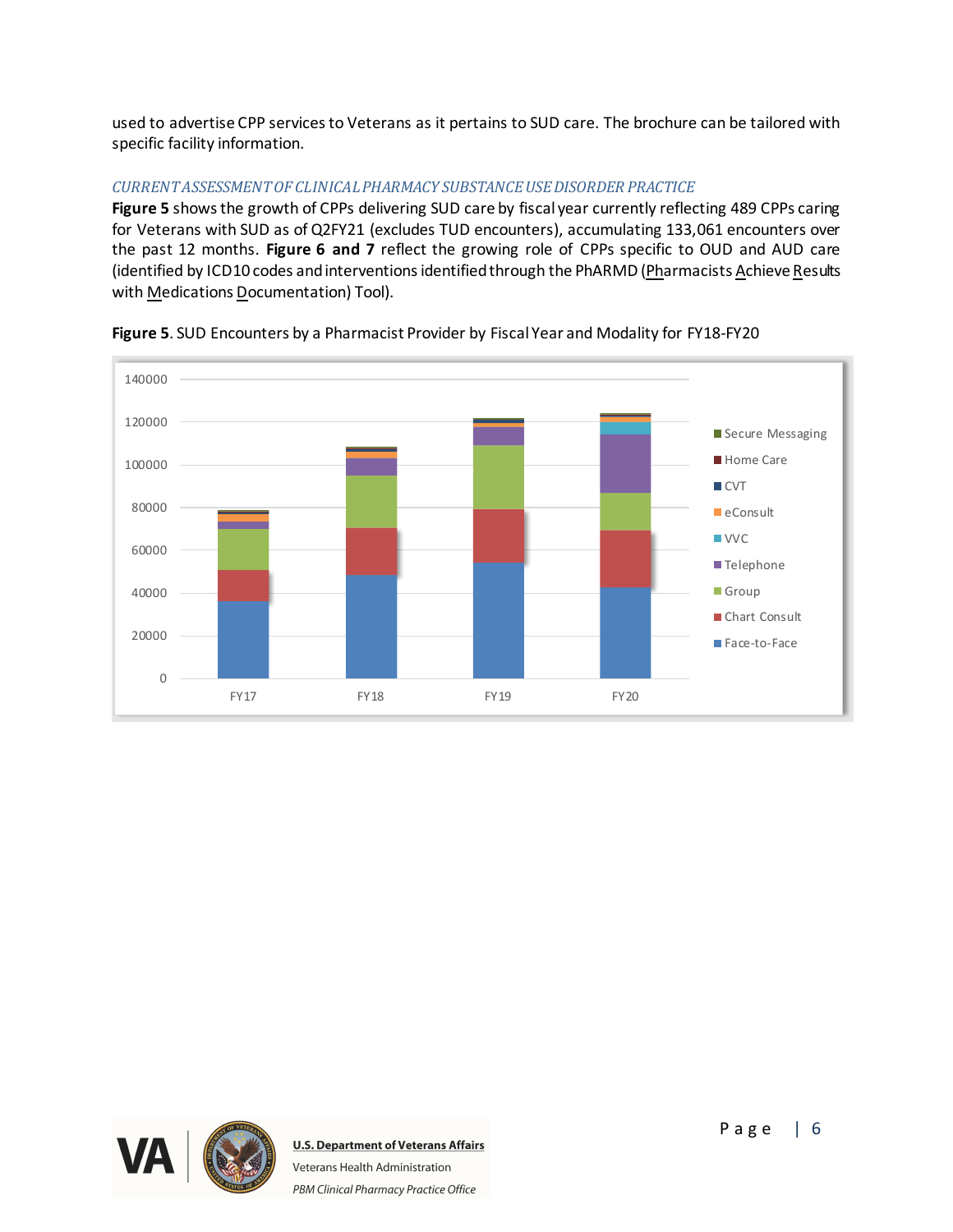

**Figure 6**. Growth in CPPs Delivering OUD Care Encounters over time



**Figure 7**. Growth in CPPs Delivering AUD Care Encounters over time

# *SCALABILITY OF CPPs IN SUD*

The PBM Clinical Pharmacy Practice Office (CPPO) and the Office of Rural Health (ORH) partnered in FY20 to launch a new enterprise wide initiative (EWI), "*Leveraging Clinical Pharmacy Practitioners (CPP) Providers to Increase Access to Rural Veteran Access with Substance Use Disorder (SUD*)." This EWI affords greater access to medication treatment for rural Veterans with SUD. The CRVA-SUD project focuses on integrating the CPP into stepped care teams in alignment with the Stepped Care for Opioid Use Disorder (SCOUTT) model with the central priority to promote spread practice across the nation. In this model, the CPP is integrated into the care team and collaborates with the other members of the team, patients and caregivers to provide CMM services for SUD, with a particular focus on OUD and AUD. Through EWI

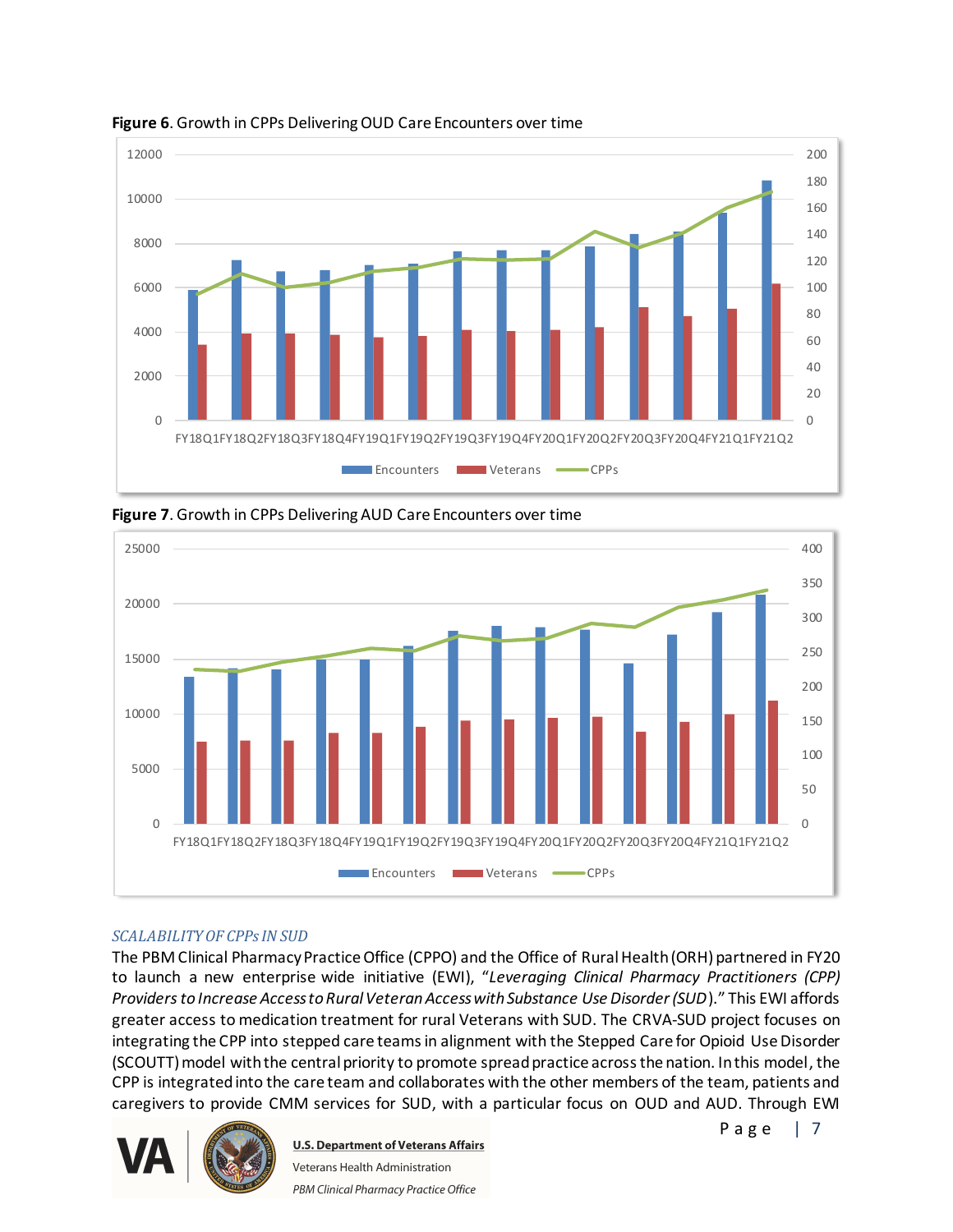funding, 18 new CPPs were hired in FY20 with an additional 17 CPPs hired in FY21 with implementation support provided by CPPO. An additional initiative launched in Q4FY20, CRVA Diffusion, builds upon the successes of prior CRVA programs, with the hiring of 15 MH CPP and 14 Pain CPP incorporating SUD treatment and risk mitigation into services provided for their respective setting.

The CRVA-SUD EWI featured SUD Clinical Pharmacy Train the Trainer Boot Camps crafted to teach casebased, foundational aspects of SUD care. The boot camp curriculum was developed to support phased SUD clinical pharmacy practice integration and expansion based on facility priorities and field needs. As access to SUD care continues to be a top VA priority, the training equipped CPPs with knowledge and resources to play a key role in improving access to OUD and AUD treatment across practice settings. The 3-day training was offered in a virtual platform with 3 distinct, regional sessions held in June and July 2020. Over 266 CPP attended one of the Boot Camps: 32 Public Health Service partners from Bureau of Prisons and Indian Health Services and 234 VA CPP. All attendees completed foundational knowledge pre-work, including 24-hour X-waiver training. To foster phased and prioritized CPP practice growth in SUD care after the boot camps concluded, VA boot camp participants completed action plans focused on CPP practice expansion. Boot camp participants now serve as subject matter experts for SUD care and CPP practice expansion to improve access to OUD and AUD treatment, while improving outcomes for Veterans and their families and loved ones. **Figure 8** reflects objectives from the SUD Clinical Boot Camp with the highest ratedgrowth from baseline via the participant knowledge assessment survey.



**Figure 8**. Change in Knowledge Pre- and Post-SUD Boot Camp Training (n = 217 CPP completing surveys)

#### *CONCLUSIONS*

As the efforts to prevent, treat, and foster recovery for Veterans affected with SUD continues, the need to increase the number of practitioners who can adequately provide SUD care has never been more apparent. The CPP is uniquely trained to provide CMM services for Veterans with SUD due to their extensive knowledge of medications, clinical pharmacology, pharmacokinetics, pharmacodynamics, and therapeutics. This combined skill set is unique to this group of health care professionals and has shown to be useful in this patient population. With substantial shortages of practitioners to deliver SUD care continues to plague the nation and VA, integration of the CPP as part of the SUD treatment across practice settings provides a critical avenue for addressing prescriber staffing needs. VA facilities have a significant and important opportunity to expand the CPP workforce and optimize their roles in SUD treatment to bridge the gap in care in alignment with critical goals of VA.